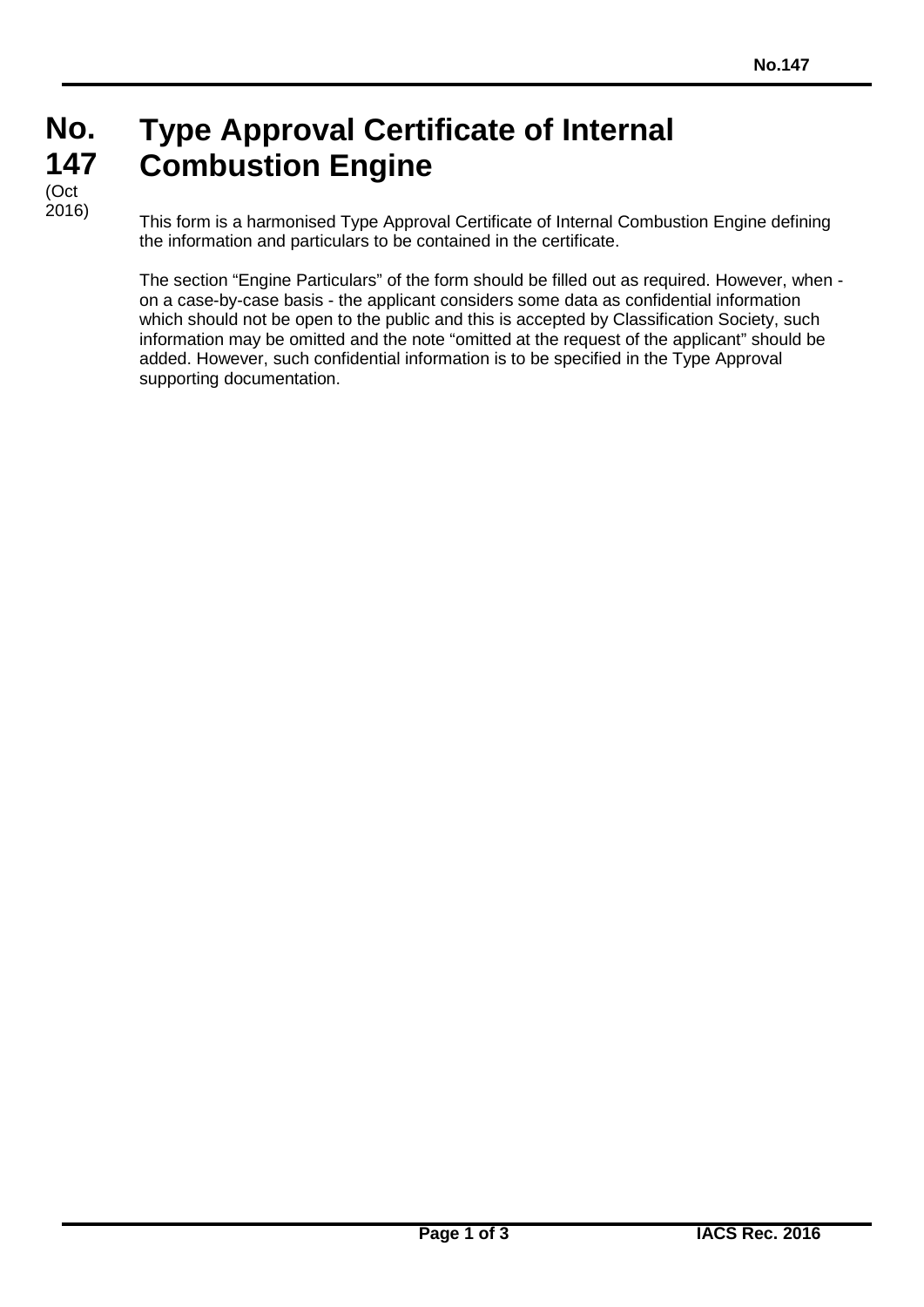### **Society Logo** Page 1 of 2

## **Type Approval Certificate of Internal Combustion Engine**

This is to certify that the undernoted Internal Combustion Engine, Builders/Licensees and Places of Production have been approved in accordance with the relevant requirements of this Society's Type Approval System.

### **Certificate Description**

| Certificate Number     |  | Initial Approval date |  |
|------------------------|--|-----------------------|--|
|                        |  | Approval number       |  |
| <b>Engine Designer</b> |  |                       |  |

#### **Engine Particulars**

| Engine Type                              |                                           |                                                               |
|------------------------------------------|-------------------------------------------|---------------------------------------------------------------|
| Application                              | Propulsion<br>Auxiliary                   | Single engine $/\Box$ Multi-engine installation)<br>Emergency |
| Number of Cylinders                      |                                           |                                                               |
| Cylinder arrangement                     | In-line                                   | Vee (V-angle<br>Other (                                       |
| Cylinder Bore (mm)                       | ٠                                         |                                                               |
| Stroke (mm)                              | t                                         |                                                               |
| Rated Power (kW/cyl.)                    | İ                                         |                                                               |
| Rated Speed (1/min.)                     | ċ                                         |                                                               |
| Mean Indicated Pressure (bar, MPa, etc.) | t                                         |                                                               |
| Mean Effective Pressure (bar, MPa, etc.) | t                                         |                                                               |
| Max Firing Pressure (bar, MPa, etc.)     | İ                                         |                                                               |
| Fuel injection                           | <b>Direct</b><br>Cam controlled injection | Indirect<br>Electronically controlled injection               |
| Injection System                         | Pump+Pipe+Injector                        | $\Box$ Other (<br>Common rail                                 |
| Valve operation                          | Cam control<br>: FI                       | Electronic control                                            |
| Kind of fuel                             | : $\Box$ Liquid                           | Dual-fuel<br>Gaseous                                          |
| Working cycle                            | 4-stroke                                  | 2-stroke                                                      |
| Turbocharging system                     | Pulsating<br>Single-stage                 | None<br>Constant pressure<br>Two stage                        |
| Charge air cooling system                | With intercooler                          | Without intercooler                                           |
| Miscellaneous features (e.g. EGR, SCR)   | t                                         |                                                               |

This Certificate is valid until [Date]. Issued at [Place of issue] on [Date].

**Signature** 

[Endorsement stamp]

**Signature** 

Name / Position Name / Position Name / Position

This certificate remains valid until the date stated above, unless cancelled or revoked, provided the conditions indicated in the subsequent page(s) are complied with and the product remains satisfactory in service. This certificate will not be valid if the applicant makes any changes or modifications to the approved product, which have not been notified to, and agreed in writing with Society. Should the specified regulations or standards be amended during the validity of this certificate, the product(s) is/are to be re-approved prior to in/they being placed on board vessel to which the amended regulations or standards apply. This certificate does not relate to the approval of equipment/systems installed.